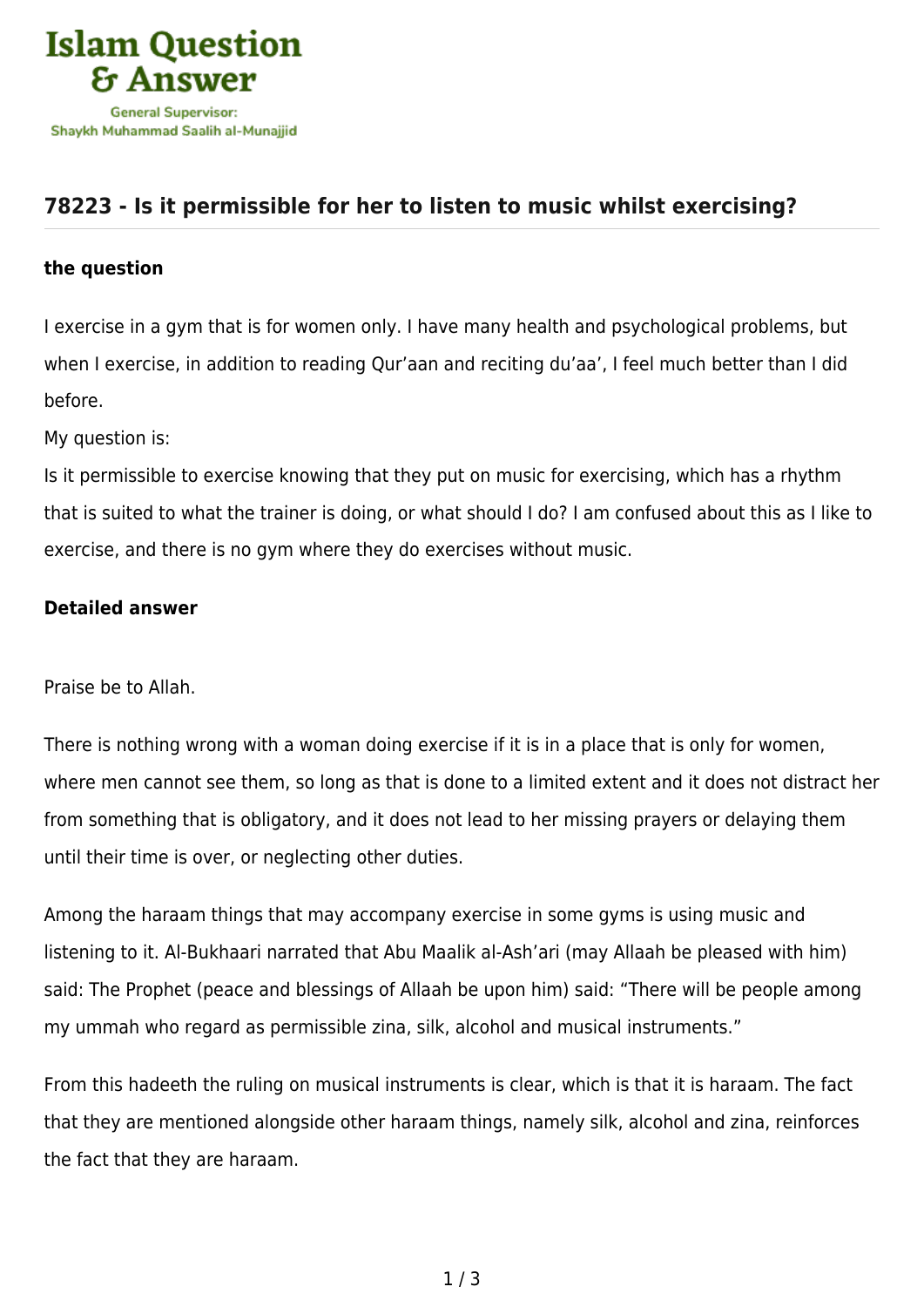

There is no difference of opinion among the four Imams that musical instruments are haraam.

Shaykh al-Islam Ibn Taymiyah (may Allaah have mercy on him) said:

Whoever plays these instruments as a form of worship is undoubtedly misguided and ignorant. But if he does it as a form of entertainment, then the view of the four imams is that all musical instruments are haraam. It is proven in Saheeh al-Bukhaari and elsewhere that the Prophet (peace and blessings of Allaah be upon him) said that there would be among his ummah those who regarded zina, silk, alcohol and musical instruments as halaal, and he said that they would be transformed into monkeys and pigs.

Majmoo' al-Fataawa (11/576, 577).

Music destroys the heart and distracts people from the truth; it generates hypocrisy in the heart. It cannot soothe the nerves or be a remedy.

Shaykh 'Abd al-'Azeez ibn Baaz (may Allaah have mercy on him) said:

 Music and other kinds of entertainment are all evil, but they are things that the Shaytaan makes appear attractive and enjoyable, and he calls people to them so as to distract them from the truth by means of falsehood, and so that he can lead them away from that which Allaah loves, towards that which Allaah hates and has decreed haraam. Music, the 'ood (a kind of stringed instrument) and all musical instruments are an evil and it is not permissible to listen to them. It is narrated in a saheeh report that the Messenger of Allaah (peace and blessings of Allaah be upon him) said: "There will be people among my ummah who regard as permissible zina, silk, alcohol and musical instruments." End quote.

Majmoo' Fataawa al-Shaykh Ibn Baaz (3/346).

The Shaykh also said: